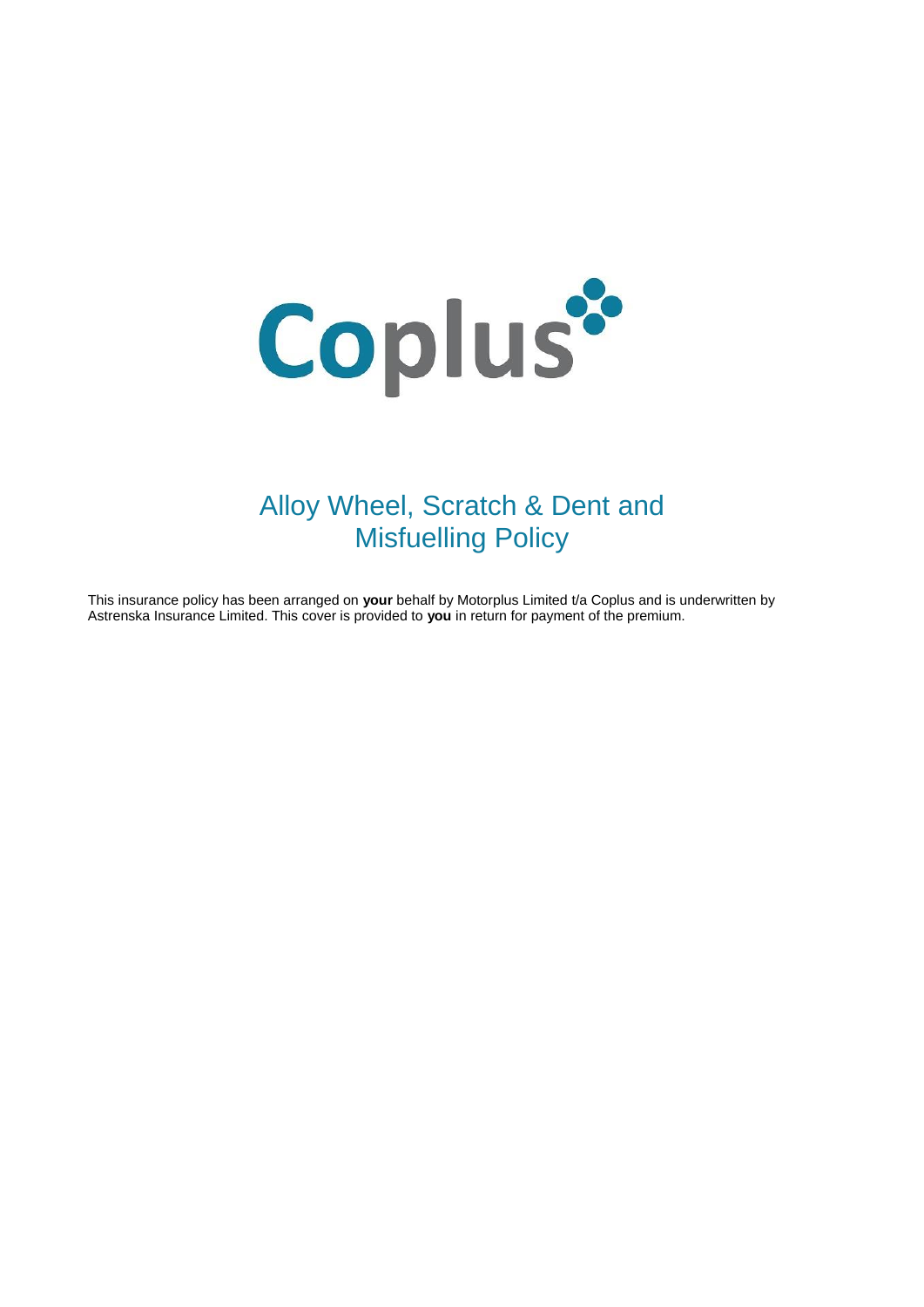

# **Policy Wording**

#### **Who does it cover?**

The person named on the certificate of motor insurance policy.

#### **What criteria apply?**

 The policyholder must have a motor insurance policy throughout the duration of the Alloy Wheel, Scratch & Dent and Misfuelling Insurance policy.

#### **Important information**

 $C$ 

This policy has been offered based on information provided by **you**. If any of this information is incorrect, or changes during the term of **your** policy, please let **your** insurance broker know at **your** earliest convenience to ensure that **your** cover remains fully effective and in force.

You are required by the provisions of the Consumer Insurance (Disclosure and Representations) Act 2012 to take care to:

- a) supply accurate and complete answers to all the questions **we** or **your** insurance broker may ask as part of **your** application for cover under the policy;
- b) to make sure that all information supplied as part of **your** application for cover is true and correct;
- c) tell **us** of any changes to the answers **you** have given as soon as possible.

**You** must take reasonable care to provide complete and accurate answers to the questions **we** ask when **you** take out, make changes to and renew **your** policy. If any information **you** provide is not complete and accurate, this may mean **your** policy is invalid and that it does not operate in the event of a claim or **we** may not pay any claim in full.

This policy must be read together with **your** current schedule, Insurance Product Information Document and any endorsements or certificates. These items together form **your** contract of insurance.

| <u>UUN EN IS</u>                              |          |
|-----------------------------------------------|----------|
| Who does it cover?                            | page 1   |
| Important information                         | page 1   |
| How to make a claim                           | page 1   |
| How to make a complaint                       | page 2   |
| Our regulator and insurer                     | page 2   |
| <b>Privacy Statement</b>                      | page 2   |
| Renewal procedure                             | page 3   |
| Choice of law and jurisdiction                | page 3   |
| Contracts (Rights of Third Parties) Act 1999  | page 3   |
| <b>Financial Services Compensation Scheme</b> | page 3   |
| Sactions                                      | page 3   |
| Use of language                               | page 3   |
| Other formats                                 | page 3   |
| General definitions                           | page 3-4 |
| Cover                                         | page 4-6 |
| <b>General Conditions</b>                     | page 6-7 |
| <b>General Exclusions</b>                     | page 7-8 |
| Astrenska Privacy Notice                      | page 8-9 |
|                                               |          |

#### **How to make a claim**

To notify a claim please call **our** claims department immediately.

# CALL: **0333 241 3400**

Please quote "MOT, Alloy Wheel and Misfuel" in all communications.

**Our** claims line is open 24 hours a day, 365 days a year to assist **you**.

Or **you** can write to **us** at:

**Coplus** Floor 2, Norfolk Tower, 48-52 Surrey Street, Norwich NR1 3PA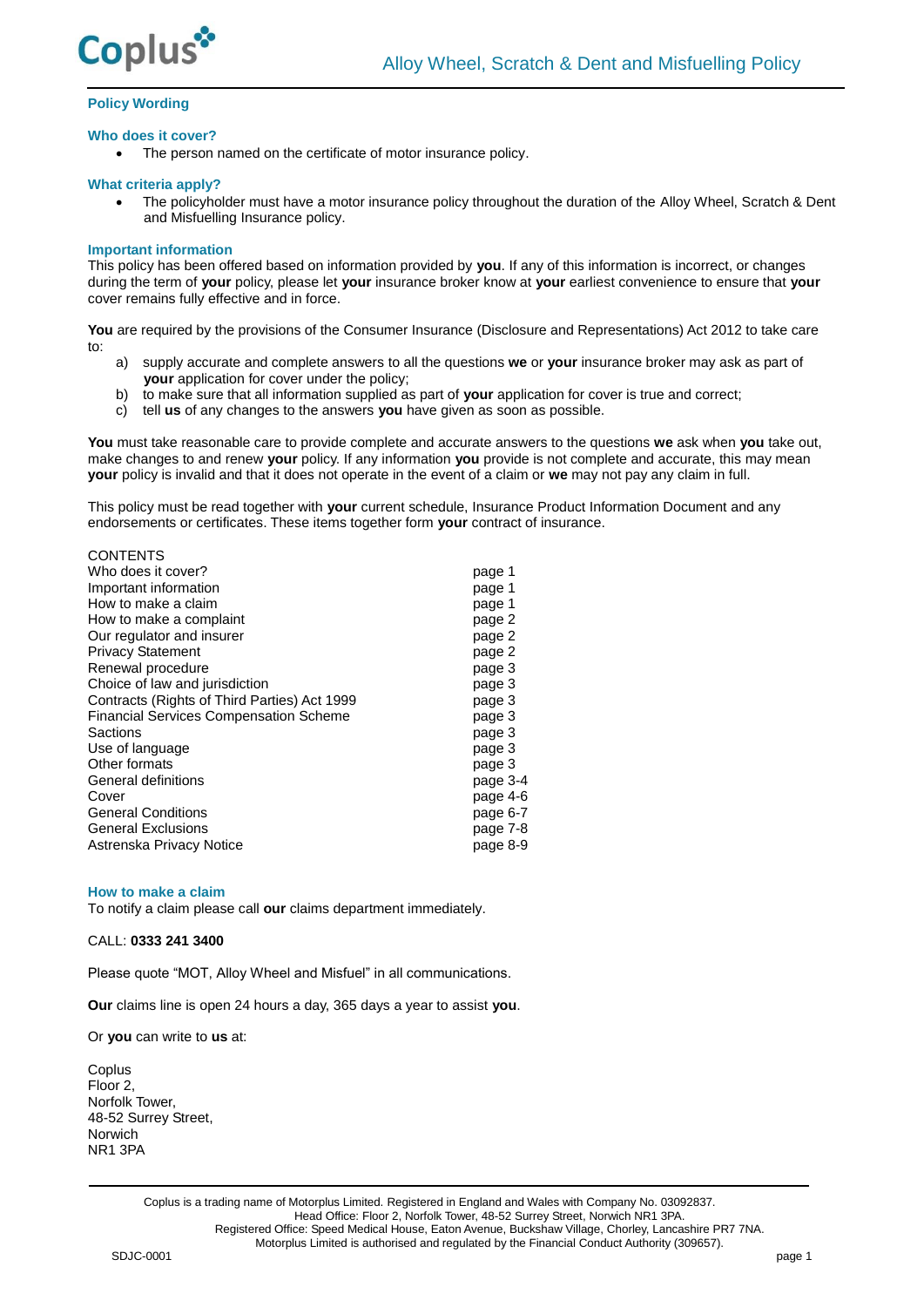

**Your** details will be passed to **our** claims team who will handle **your** claim. Any queries in relation to **your** claim, after the initial notification, should be directed to the claims team.

# **How to make a complaint**

**We** hope that **you** are completely happy with this policy and the service that **you** receive, however if **you** do have any reason to make a complaint, please follow the procedure below.

If **your** complaint relates to the sale of this policy, please contact **your** insurance broker.

If **your** complaint relates to a claim, please contact **us** at:

**Coplus** Floor 2 Norfolk Tower 48-52 Surrey Street Norwich NR1 3PA Telephone: **0333 241 3400**

If for any reason it is not possible for **us** to reach an agreement, **you** have the right to make an appeal to the Financial Ombudsman Service. This applies if **you** are an individual, or in a business capacity if **your** annual turnover is up to EUR 2,000,000 (or equivalent in sterling) and **you** have fewer than 10 members of staff. **You** can contact the Financial Ombudsman Service at:

The Financial Ombudsman Service Exchange Tower London E14 9SR **Telephone: 0800 023 4567 or Email:** [complaint.info@financial-ombudsman.org.uk](mailto:complaint.info@financial-ombudsman.org.uk) Website: [www.financial-ombudsman.org.uk](http://www.financial-ombudsman.org.uk/)

# **Our regulator and Insurer**

This insurance is arranged by Motorplus Limited t/a Coplus and underwritten by Astrenska Insurance Limited, whose registered office is at Cutlers Exchange, 123 Houndsditch, London, EC3A 7BU. This insurance is effected in England and is subject to the Laws of England and Wales.

Astrenska Insurance Limited is authorised by the Prudential Regulation Authority and regulated by the Financial Conduct Authority and the Prudential Regulation Authority. Financial services register number 202846. These details can be checked on the Financial Services Register by visiting: www.fca.org.uk or by contacting the Financial Conduct Authority on 0800 111 6768.

Motorplus Limited t/a Coplus are authorised and regulated by the Financial Conduct Authority.

#### **Privacy Statement**

For full details of how **we** protect **your** privacy and process **your** data please read the Privacy Statement that accompanies this policy. The Privacy Statement can also be viewed online by visiting [https://www.coplus.co.uk/data](https://www.coplus.co.uk/data-privacy-notice/)[privacy-notice](https://www.coplus.co.uk/data-privacy-notice/)

# **Telephone calls**

Please note that for our mutual protection telephone calls may be monitored and/or recorded.

# **Fraud prevention, detection and claims history**

In order to prevent and detect fraud **we** may at any time:

- share information about **you** with other organisations and public bodies including the police;
- check and/or file **your** details with fraud prevention agencies and databases, and if **you** give **us** false or inaccurate information and **we** suspect fraud, **we** will record this.

**We** and other organisations may also search these agencies and databases to:

- help make decisions about the provision and administration of insurance, credit and related services for **you** and members of **your** household;
- trace debtors or beneficiaries, recover debt, prevent fraud and to manage **your** accounts or insurance policies;
- check **your** identity to prevent money laundering, unless **you** provide **us** with other satisfactory proof of identity;
- undertake credit searches and additional fraud searches.

Motorplus Limited is authorised and regulated by the Financial Conduct Authority (309657).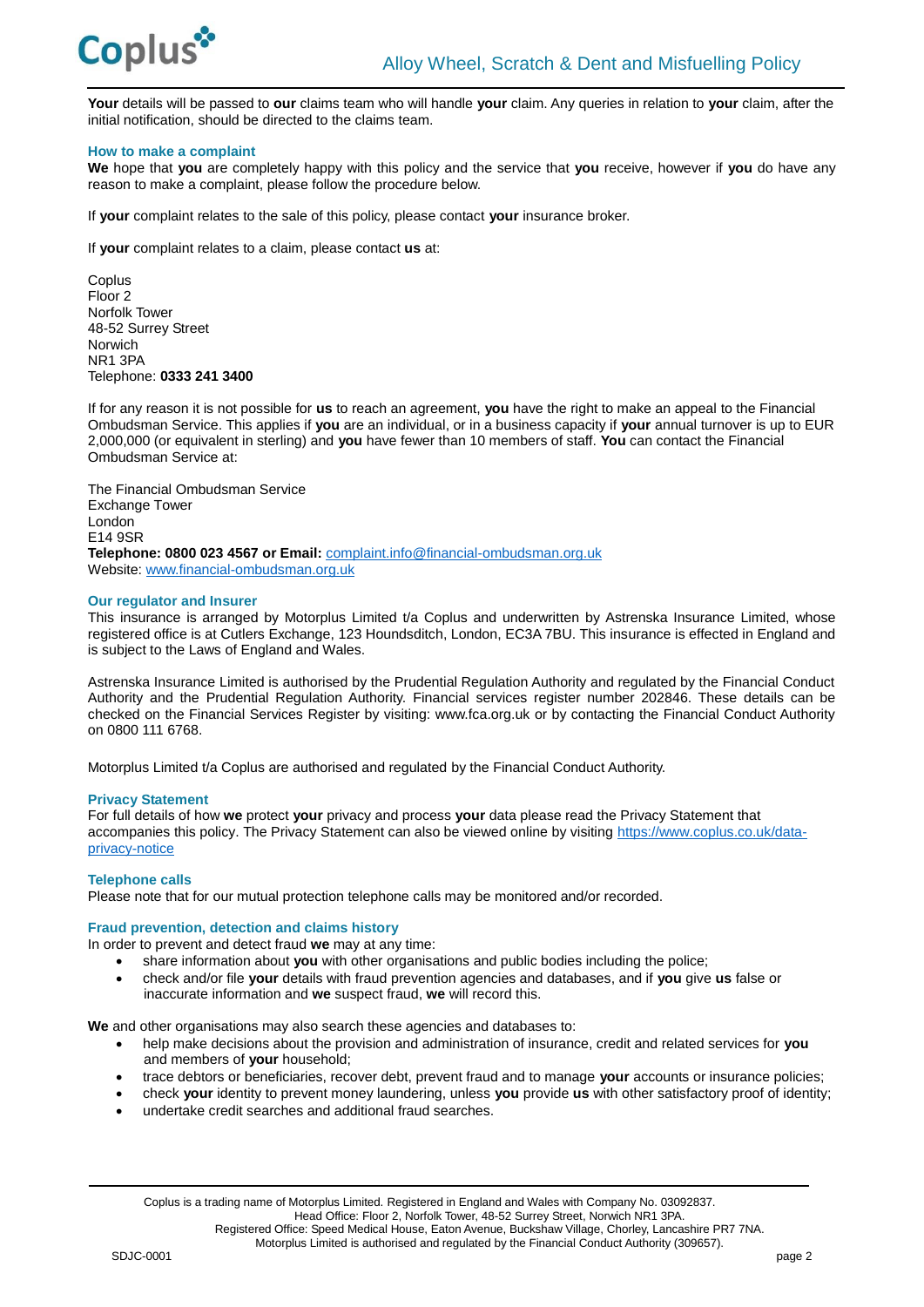

# **Renewal procedure**

The term of **your** Alloy, Scratch & Dent and Misfuel policy is one year. The **period of insurance** will end exactly one year after inception unless **you** renew **your** policy. If **you** wish to renew this insurance policy please contact **your** insurance broker who will be able to discuss **your** requirements.

#### **Choice of law and jurisdiction**

Unless otherwise agreed in writing, the law of England and Wales will apply to the contract or if at the date of contract **you** are a resident of Scotland, Northern Ireland, Channel Islands of the Isle of Man, in which case the law for that country will apply.

Unless otherwise agreed in writing, the courts of England and Wales, or the country in which **your** main residence is situated will have jurisdiction for hearing and determining any litigation arising out of or in connection with any dispute regarding the interpretation of this policy.

#### **Contracts (Rights of Third Parties) Act 1999**

The terms of this policy are only enforceable by **you**. A person who is named under this policy has no rights under the Contracts (Rights of Third Parties) Act 1999 to enforce any term of this policy but this does not affect any right or remedy of a third party, which exists or is available apart from that Act.

#### **Your Agreement with Others**

This contract of insurance is personal to **you** the policyholder, and the **insurer**.

**We** will not be bound by any agreement between **you** and **your** appointed representative, or **you** and any other person or organisation.

**You** may not assign any of the rights under this policy without the **insurer's** express prior written consent.

# **Financial Services Compensation Scheme**

Astrenska Insurance Limited is covered by the Financial Services Compensation Scheme. **You** may be entitled to compensation from the scheme in the event that Astrenska Insurance Limited cannot meet its obligations. This depends on the type of insurance and the circumstances of the claim. Most insurance contracts are covered for 90% of the claim with no upper limit. **You** can obtain further information about compensation scheme arrangements from the FSCS by visiting www.fscs.org.uk.

## **Sanctions**

**We** shall not provide cover or be liable to pay any claim or other sums, including return premiums, where this would expose **us** to any sanction, prohibition or restriction under United Nations resolutions, asset freezing or trade or economic sanctions, laws or regulations of the European Union, United Kingdom, and/or all other jurisdictions where we transact business.

# **Use of language**

Unless otherwise agreed, for the purposes of this insurance contract the language used will be English.

#### **Other formats**

If **you** require this document in any other format please do not hesitate to contact **us**.

#### **General definitions**

The words and phrases listed below will have the same meanings wherever they appear in this policy. These words and phrases can be identified in **bold** throughout the policy.

| Dents, Scratches:         | Minor <b>accidental damage</b> to the <b>vehicle</b> in the form of minor panel dents and scratches to<br>paintwork finishes.                                                             |
|---------------------------|-------------------------------------------------------------------------------------------------------------------------------------------------------------------------------------------|
|                           | The maximum amount payable under the <b>Misfuelling</b> section of <b>your</b> policy is £2,500<br>(including VAT) in any one <b>period of Insurance</b> , subject to the <b>excess</b> . |
|                           | The maximum amount payable under the <b>Alloy Wheel</b> section of your policy is £1,000<br>(including VAT in any one <b>period of Insurance</b> , subject to the <b>excess.</b>          |
| <b>Claim Limit:</b>       | The maximum amount payable under the Scratch & Dent section of your policy is £1,000<br>(including VAT) in any one <b>period of insurance</b> subject to the <b>excess.</b>               |
| <b>Approved Repairer:</b> | A firm or trader appointed by our claims department                                                                                                                                       |
| Alloy Wheels(s)           | The alloy wheels that are of original specification to the <b>vehicle</b>                                                                                                                 |
| <b>Accidental Damage:</b> | A sudden and unforeseen event that has resulted in damage to your vehicle.                                                                                                                |

Coplus is a trading name of Motorplus Limited. Registered in England and Wales with Company No. 03092837.

Head Office: Floor 2, Norfolk Tower, 48-52 Surrey Street, Norwich NR1 3PA.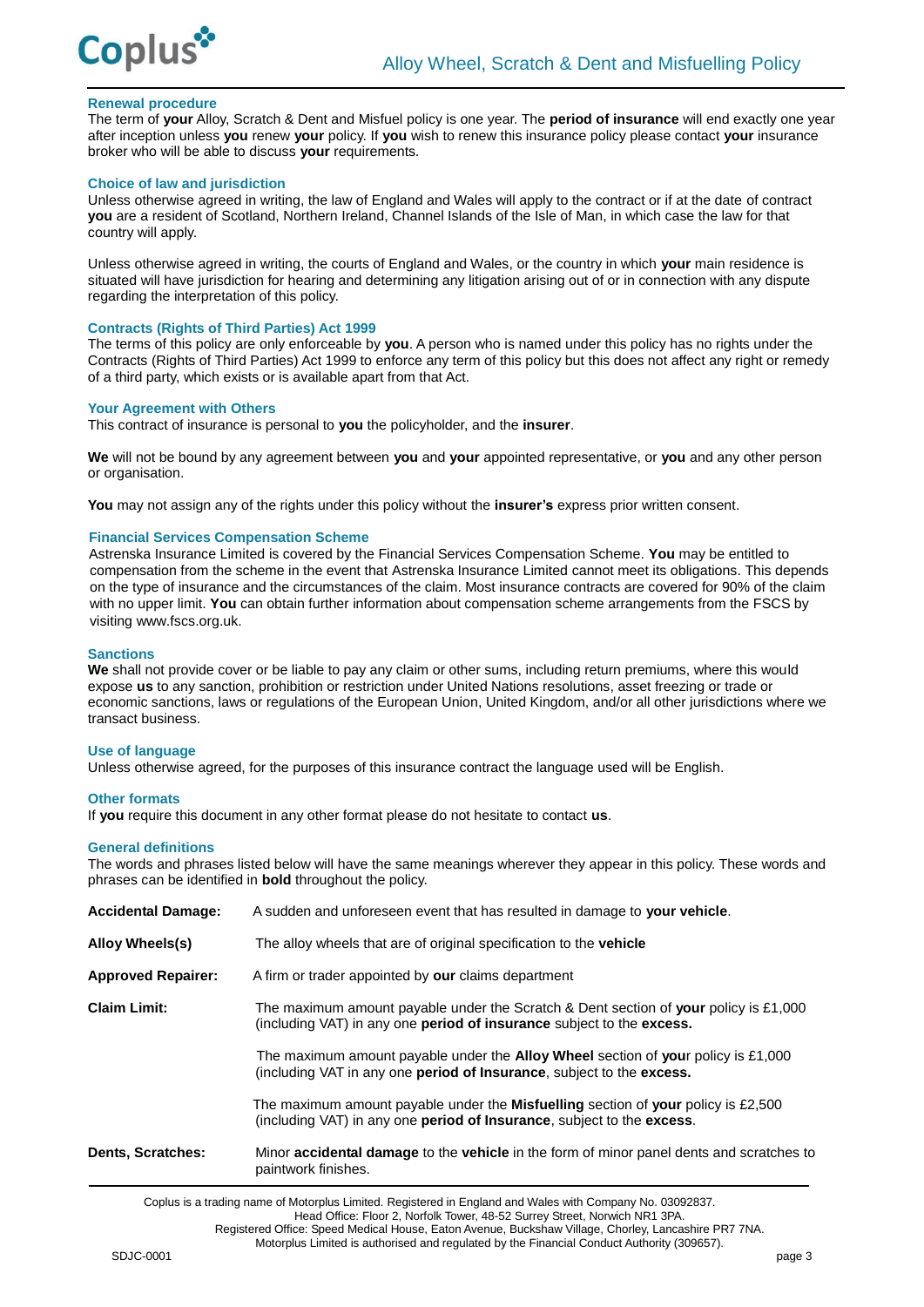

| Excess:                              | The first £50 of each and every claim                                                                                                 |
|--------------------------------------|---------------------------------------------------------------------------------------------------------------------------------------|
| Insurer:                             | Astrenska Insurance Limited.                                                                                                          |
| Minor body damage:                   | Light scuffs, scratches, dents and paint chips to a single external panel of the vehicle                                              |
| Misfuelled, Misfuelling,<br>Misfuel: | Putting petrol in the fuel tank of a diesel-engine vehicle, or diesel in the fuel tank of a petrol -<br>engine vehicle                |
| <b>Period of Insurance:</b>          | 12 calendar months from the date of inception of this insurance as detailed on the policy<br>schedule                                 |
| <b>Policy schedule:</b>              | The document issued to you which details your name and home address                                                                   |
| <b>Territorial Limits:</b>           | The United Kingdom Northern Ireland, the Channel Islands and the Isle of Man.                                                         |
| Terrorism:                           | Any direct or indirect consequence of terrorism as defined by the Terrorism Act 2000 and any<br>amending or substituting legislation. |
| Vehicle(s):                          | The motor vehicle(s) specified in the policy schedule.                                                                                |
| <b>Wear and Tear:</b>                | The gradual deterioration associated with normal use and age of the <b>vehicle</b> and its<br>components.                             |
| We, Us, Our:                         | Motorplus Limited t/a Coplus acting on behalf of Astrenska Insurance Limited.                                                         |
| You, Your:                           | The person named on the policy schedule.                                                                                              |

#### **Cover**

#### **Alloy Wheels**

Within the **period of insurance**, the **insurer** will pay for the cost of repairs resulting from **accidental damage,** which has occurred within the **territorial limit** to **your alloy wheels,** up to the **claim limit** shown above.

Claims will be handled by **our** claims department and the repairs will be carried by an **approved repairer**. Should the **alloy wheel** be damaged beyond a point whereby an effective cosmetic repair can be carried out then the policy will contribute up to a maximum of £250 towards the replacement cost of the **alloy wheel.**

# **Exclusions applying to this Section:**

**We** will not pay any claims in respect of:

- a) Any **vehicle** is not listed in Glass's Guide;
- b) Any **vehicle** which is a commercial **vehicle** in **excess** of 3.5 tonnes;
- c) Any **vehicle**, used for road racing, track day participation, rallying, pace-making, speed testing or any other competitive event;
- d) **Wear and tear**, corrosion, pitting, discolouration, tar staining, neglect or a defect which does result from **accidental damage**;
- e) Theft of **alloy wheels**;
- f) **Alloy wheels** with split rim construction or with chrome effect finishes;
- g) Non- standard, aftermarket or diamond cut **alloy wheels;**
- h) Damage caused by driving whilst a tyre is deflated or as a result of tyre replacement;
- i) Damage present on any **alloy wheels** prior to the start of this policy;
- j) Any deliberate damage caused by **you** or any omission on **your** part.

# **Scratch and Dent**

Within the **period of insurance**, the **insurer** will pay for the cost of repairs resulting from **minor body damage,** as below which has occurred within the **territorial limit** to a single external panel of the **vehicle,** up to the **claim limit** shown above.

Claims will be handled by **our** claims department **and** the repairs will be carried by **an approved repairer**, who will make all efforts to effect the repair to **your** satisfaction.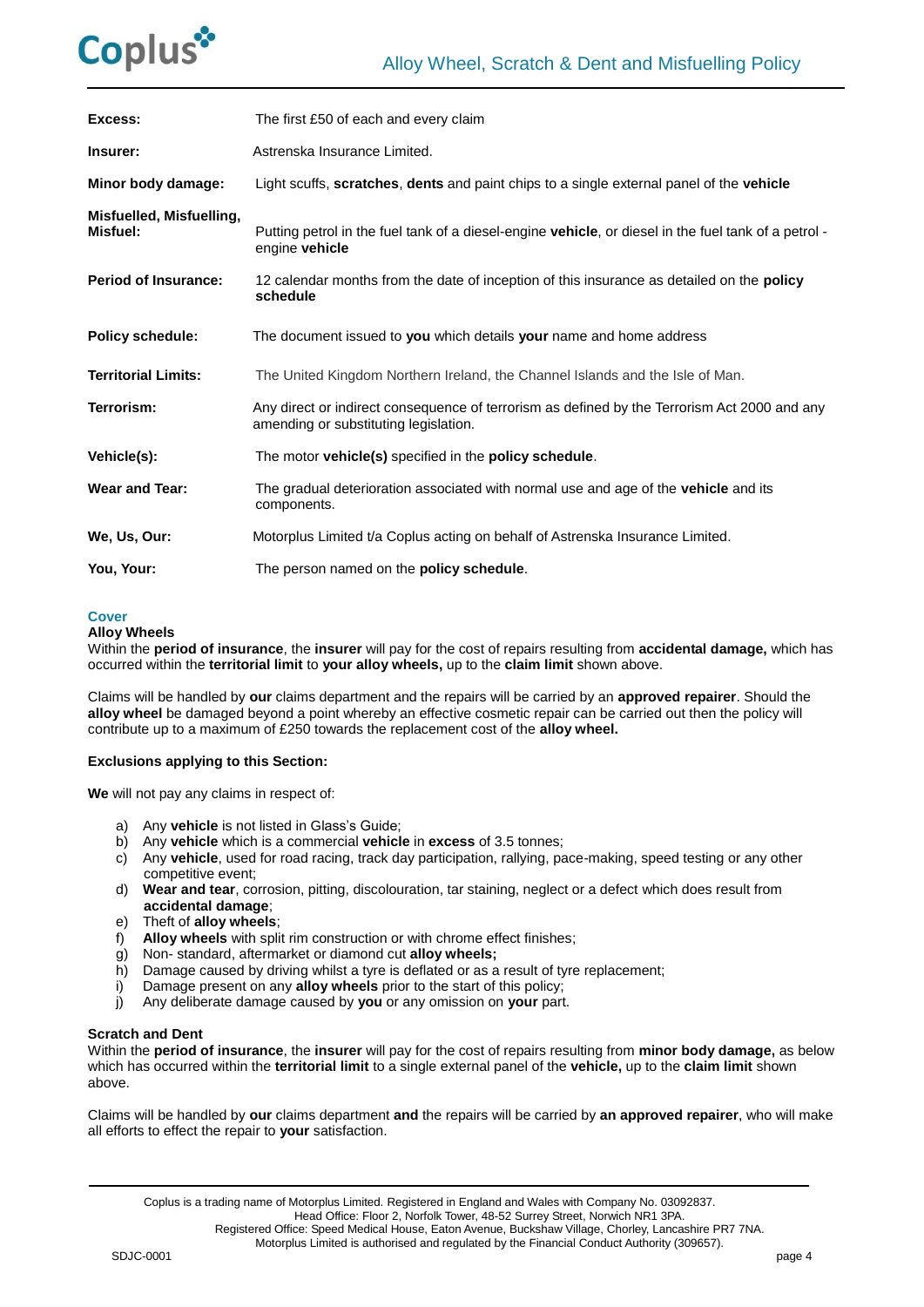

**You** will be covered for:

- Paint chips which are less than 150mm in diameter and 3mm in depth;
- **Dents** not exceeding 150mm in diameter and 3mm in depth, and within a single body panel;
- **Scratches** less than 150 mm in length and 3mm in depth, and within a single body panel;
- Paint scuffs less than 150mm in diameter and 3mm in depth, and within a single boy panel.

Exclusions applying to this Section:

**We** will not pay any claims in respect of:

- a) Any **vehicle** not listed in Glass's Guide;
- b) A **vehicle** with a non-standard or custom paint finish including but not limited to:
	- i) Self-healing paint;
		- ii) Chrome illusion paint;<br>iii) Two tone paint; or
		- Two tone paint; or
		- iv) Matte finishes.
- c) Any **minor body damage** to stripes, decals, stickers and vinyl wraps:
- d) More than three claims in any **period of insurance**:
- e) Any **minor body damage** that in the opinion of the **approved repairer** cannot be repaired using a SMART repair or will require the work to be completed by a bodyshop;
- f) Any **minor body damage** which extends over more than a single external panel:
- g) Cracked or deformed bumpers:
- h) **Minor body damage** to horizontal, flat surfaces such as roofs, bonnets and boot tops:
- i) **Minor body damage** where the paint is cracked, flaked or where any paint has been removed to reveal the underlying metalwork:
- j) Damage not classed as **minor body damage** by **our** approved engineer;
- k) The **excess** stated on **your policy schedule**:
- l) Headlamps, lights, glass and wheels:
- m) **Minor body damage** caused by decals or stickers:
- n) **Minor body damage** occurring as a result of a Road Traffic Accident:
- o) Damage not reported to the claims administrator with 14 days of occurrence;
- p) Any **vehicles** used as an emergency **vehicle**, or a taxi, bus, commercial **vehicle**, moped, scooter or motorcycle;
- q) **Minor body damage** caused by **wear and tear**, hail, corrosion, pitting, or paintwork discolouration;
- r) **Minor body damage** present prior to the start date of this policy;
- s) Any deliberate damaged caused by **you** or any omission on **your** part;
- t) **Your vehicle** if located outside of the **territorial limits** of this policy;
- u) Any damage to, or re-application of any form of paint protection.

# **Misfuel**

Within the **period of insurance**, if **you** have **misfuelled your vehicle** within the **territorial limits**, **the insurer** will pay all reasonable costs up to the **claims limit** to repair **your vehicle** up to the **claim limit** shown above.

This will include replacement of certain parts which may include but are not limited to fuel pumps, fuel filters, fuel pressure rail / pipes and all fuel injectors if replacement is recommended by the manufacturer of **your vehicle** following **misfuelling**.

Exclusions applying to this Section

**We** will not pay any claims in respect of:

- a) **Misfuelling** which occurs outside the **territorial limits;**
- b) **Misfuelling** which occurs outside the **period of insurance;**
- c) Not notified and authorised prior to expense being incurred;
- d) Any damage to the **vehicle** or any trailer or any **vehicle** or trailer contents whilst being recovered or transported;
- e) The transportation or arrangement of the transportation of any animal or livestock;
- f) Any **vehicle** that normally uses Bio-diesel, ethanol, red diesel, autogas (LPG), Leaded fuel (4 Star) or nonstandard fuel;
- g) Any **vehicle** whose fuel supply has been modified, including but not limited to a **vehicle** modified to use biodiesel;
- h) Any **vehicle** that is not registered for road use;
- i) Any claim resulting from foreign matter entering the fuel system except the incorrect petrol or diesel;
- j) Any claim which cannot be validated at the time of the claim. In this instance **you** may still utilise the services of **our** agent but **you** will be responsible for paying any fees. If **we** are able to validate **your** policy at a later date

Head Office: Floor 2, Norfolk Tower, 48-52 Surrey Street, Norwich NR1 3PA.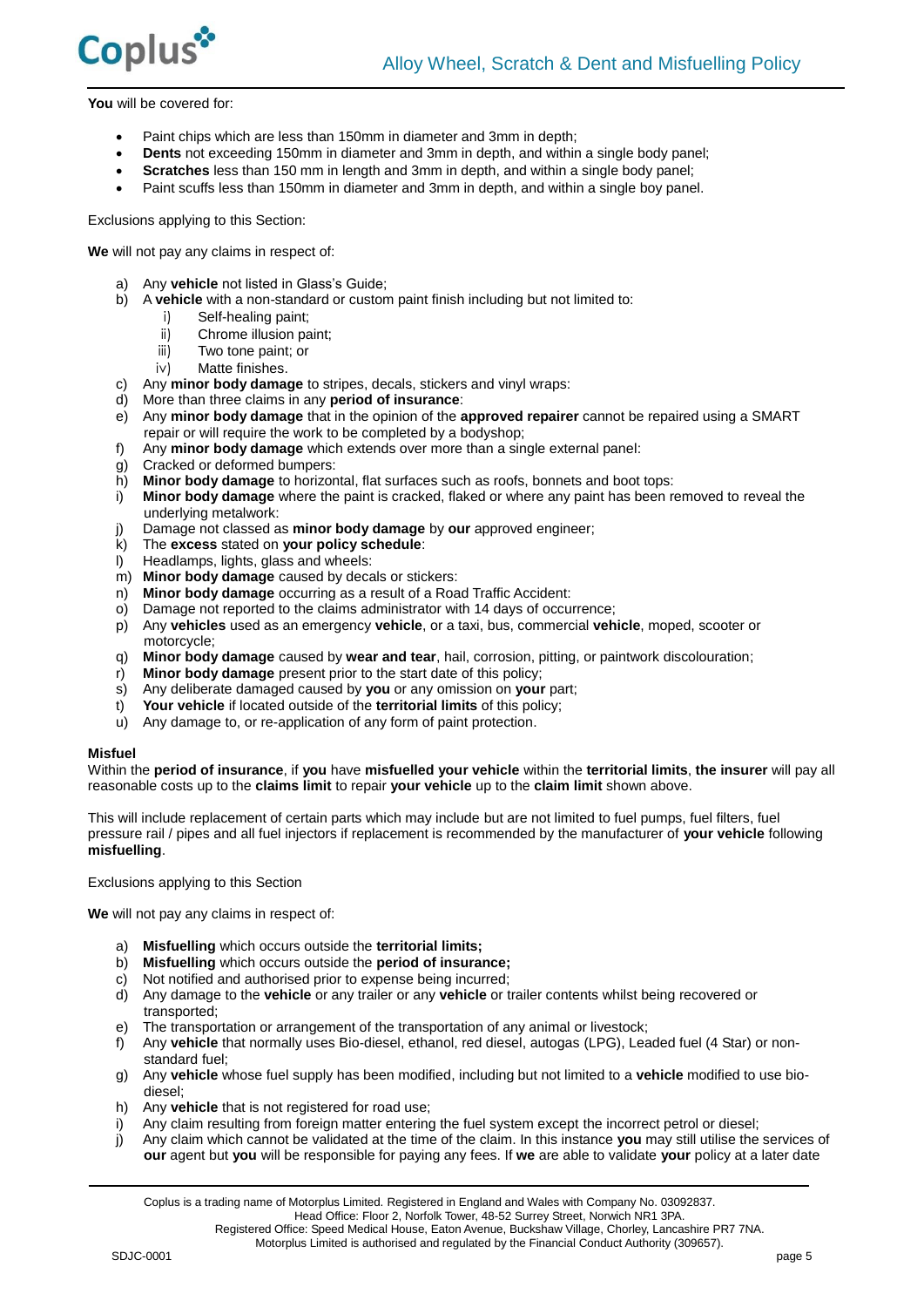

**we** will refund the charge made in full within 14 days of the validation of **your** policy, subject to policy terms and conditions.

# **General Conditions**

# **1. Claims**

- i) The **vehicle** must be free of any pre-existing faults at the time of issue of the policy;
- ii) The **insurer** will repair or replace those parts listed by the **approved repairer** during the **period of insurance,** including the cost of parts and labour at the agreed **approved repairer** labour rate up to the maximum amount specified in this policy;
- iii) The **insurer** reserve the right to take over any carry out the pursuit, defence and settlement of any claim in **your**  name after a payment has been made under this policy to recover **our** outlay from a third party or their **insurer**;
- iv) **You** must take all reasonable steps to prevent loss or damage to the **vehicle** and observe the terms and conditions of this policy;
- v) When a claim is made and there is other insurance in force which would entitle **you** to claim for the same loss, the **insurer** will only pay the **insurers** rateable proportion of such loss;
- vi) If **we** need to dismantle of the **vehicle** or a covered component to determine the validity of a claim, **you** must authorise **our** claims department to do this. Any costs incurred will only be met as part of a valid claim; vii) Repairs under this policy can only be carried out by the **approved repairer;**
- viii) **Our** claims department **can** specify the use of guaranteed exchange or factored parts. The **insurer's** parts liability for any claim will be limited to the cost of these components.

# **2. Cancellation**

If **you** decide that for any reason, this policy does not meet **your** insurance needs then please return it to **your** insurance broker within 14 days from the day of purchase or the day on which **you** receive **your** policy documentation, whichever is the later. On the condition that no claims have been made or are pending, **we** will then refund **your** premium in full.

**You** may cancel the insurance cover after 14 days by informing **your** insurance broker, however no refund of premium will be payable.

The **insurer** shall not be bound to accept renewal of any insurance and may at any time cancel any insurance document by giving 30 days' notice in writing where there is a valid reason for doing so. A cancellation letter will be sent to **you** at **your** last known address. Valid reasons may include but are not limited to:

- a) Where the **insurer** reasonably suspects fraud
- b) Non-payment of premium
- c) Threatening and abusive behaviour
- d) Non-compliance with policy terms and conditions
- e) **You** have not taken reasonable care to provide accurate and complete answers to the questions **we** or **your** insurance broker ask.

If the **insurer** cancels the policy and/or any additional covers **you** will receive a refund of any premiums **you** have paid for the cancelled cover, less a proportionate deduction for the time the **insurer** has provided cover.

Where the **insurer's** investigations provide evidence of fraud or misrepresentation, the **insurer** may cancel the policy immediately and backdate the cancellation to the date of the fraud or the date when **you** provided **us** with incomplete or inaccurate information. This may result in **your** policy being cancelled from the date **you** originally took it out and the **insurer** will be entitled to keep the premium.

If **your** policy is cancelled because of fraud or misrepresentation, this may affect **your** eligibility for insurance with the **insurer**, as well as other insurers, in the future.

# **3. Arbitration Clause**

If there is a dispute bet**we**en **you** and **us**, or **you** and the **insurer**, which arises from this insurance, **you** can make a complaint to **us** in accordance with the complaints process. If **we**, or the **insurer**, are not able to resolve the matter satisfactorily and the matter can be dealt with by the Financial Ombudsman Service, **you** can ask them to arbitrate in the matter.

If the matter cannot be dealt with by the Financial Ombudsman Service, it can be referred to arbitration by a single arbitrator who will be agreed by both **you** and **us**. The arbitration shall be in accordance with the Arbitration Act 1996 and will be binding on both parties. The costs of the arbitration shall be at the discretion of the arbitrator.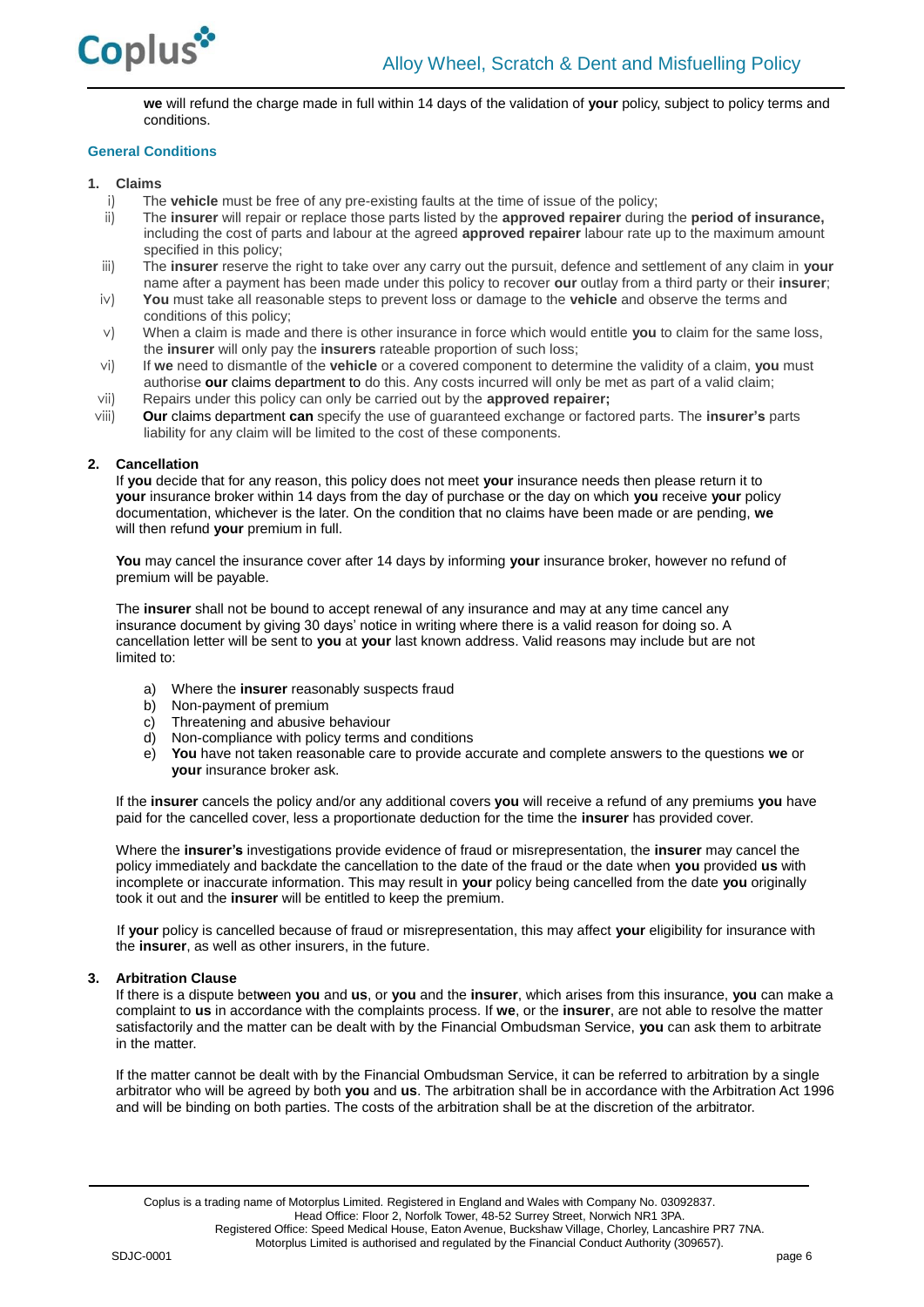

# **4. Fraudulent Claims**

**You** must not act in a fraudulent way. If **you** or anyone acting for **you**:

- fails to reveal or hides a fact likely to influence whether **we** accept **your** proposal, **your** renewal, or any adjustment to **your** policy;
- fails to reveal or hides a fact likely to influence the cover **we** provide;
- makes a statement to **us** or anyone acting on **our** behalf, knowing the statement to be false;
- sends **us** or anyone acting on **our** behalf a document, knowing the document to be forged or false;
- makes a claim under the policy, knowing the claim to be false or fraudulent in any way; or
- makes a claim for any loss or damage **you** caused deliberately or with **your** knowledge.

If **your** claim is in any way dishonest or exaggerated then **we** will not pay any benefit under this policy or return any premium to **you** and **we** may cancel **your** policy immediately and backdate the cancellation to the date of the fraudulent claim. **We** may also take legal action against **you** and inform the appropriate authorities.

# **5. Statutory Regulations**

In all matters relating to the performance of this insurance contract, it is the responsibility of both **you** and **us** that **we** both respectively comply with all Acts of Parliament and with all orders, regulations and bylaws made with statutory authority by Government Departments or by local or other authorities. The cost of meeting the requirements of this clause will be payable by **you** and **us** in **our** own rights respectively.

#### **6. Severability Clause**

If any term of this contract of insurance is to any extent invalid, illegal or incapable of being enforced, such term will be excluded to the extent of such invalidity, illegality or unenforceability; all other terms will remain in full force and effect.

# **7. Acts of Parliament**

All references to Acts of Parliament in this policy shall include the equivalent laws in Scotland, Northern Ireland, the Isle of Man and the Channel Islands and shall include any subsequent amendments, re-enactments or regulations**.**

#### **General Exclusions**

# 1) Excluded **Vehicles**

Cover does not apply in respect of the following **vehicles**:

- All American, Australian and Canadian **vehicles** (unless built for the UK market);
- Stretched limousines:
- Aston Martin:
- Bentley:
- BMW 'M' series:
- Bristol;
- Bugatti;
- Caterham;
- Daimler 12 cylinder models;
- De Tomaso;
- Ferrari;
- Ford Cosworth models;
- Hummer;
- Jaguars exceeding 4000cc;
- Kit cars;
- Lamborghini;
- Lancia Delta Integrale/8.32 Models;
- LCC Rocket;
- Lotus;
- LPG powered **vehicles**;
- Marcos;
- Maserati;
- McLaren F1;
- Mitsubishi 3000 GT;
- Morgan:
- Nissan 300ZX/Skyline:
- Noble M10;
- Panther;
- Porsche other than Boxster models;
- Rolls Royce;

Coplus is a trading name of Motorplus Limited. Registered in England and Wales with Company No. 03092837. Head Office: Floor 2, Norfolk Tower, 48-52 Surrey Street, Norwich NR1 3PA. Registered Office: Speed Medical House, Eaton Avenue, Buckshaw Village, Chorley, Lancashire PR7 7NA.

Motorplus Limited is authorised and regulated by the Financial Conduct Authority (309657).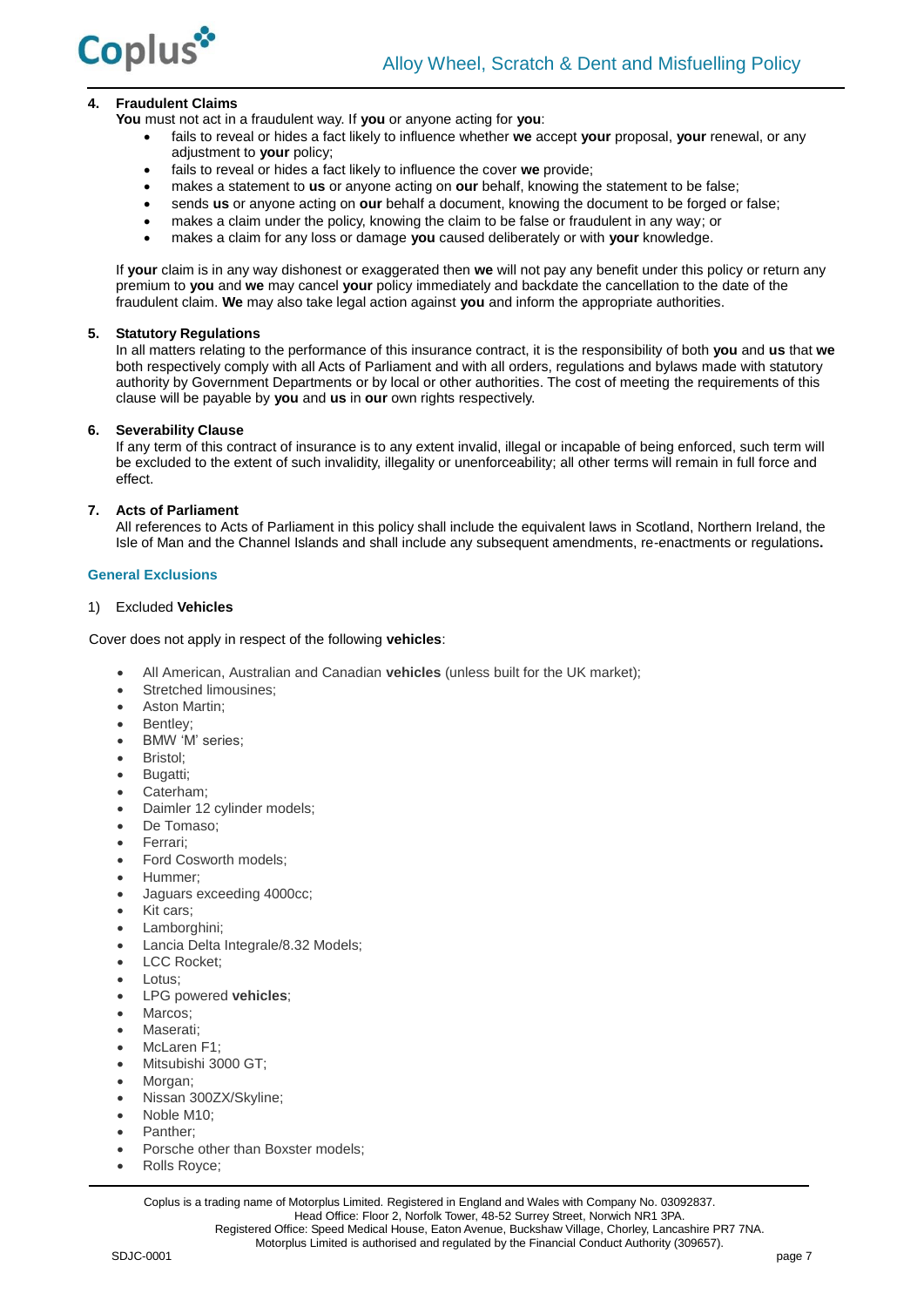

- Rotary engine **vehicles**;
- Subaru SVX / Impreza WRX;
- $\bullet$  TVR $\cdot$
- Venturi;
- Westfield.
- Service **vehicles** (police, ambulance etc);
- Vans with a carrying capacity exceeding 3500kg and heavy goods **vehicles**;
- Motorcycles;
- Taxis:
- Buses
- Any **vehicle** used for hire & reward/dispatch/courier work.

2) Any direct or indirect consequence of:

- Irradiation, or contamination by nuclear material; or
- The radioactive, toxic, explosive or other hazardous or contaminating properties of any radioactive matter; or
- Any device or weapon which employs atomic or nuclear fission or fusion or other comparable reaction or radioactive force or matter.
- 3) Loss or damage caused by war, invasion, foreign enemy hostilities (whether war is declared or not), civil war, **terrorism**, rebellion, revolution, military force or coup, or confiscation, nationalisation, requisition, destruction of or damage to property by or under the order of any government, local or public authority.
- 4) Any consequence, howsoever caused, including but not limited to Computer Virus in Electronic Data being lost, destroyed, distorted, altered or otherwise corrupted.

For the purposes of this policy, Electronic Data shall mean facts, concepts and information stored to form useable for communications, interpretations, or processing by electronic or electromechanical data processing or other electronically controlled hardware, software and other coded instructions for the processing and manipulation of data, or the direction and manipulation of such hardware.

For the purposes of this policy, Computer Virus shall mean a set of corrupting, harmful, or otherwise unauthorised instructions or code, whether these have been introduced maliciously or otherwise, and multiply themselves through a computer system or network of whatsoever nature.

# **Astrenska Privacy Notice**

# **How we use the information about you**

As your insurer and a data controller, we collect and process information about you so that we can provide you with the products and services you have requested. We also receive personal information from your agent on a regular basis while your policy is still live. This will include your name, address, risk details and other information which is necessary for us to:

- Meet our contractual obligations to you;
- issue you this insurance policy;
- deal with any claims or requests for assistance that you may have
- service your policy (including claims and policy administration, payments and other transactions); and,

detect, investigate and prevent activities which may be illegal or could result in your policy being cancelled or treated as if it never existed;

• protect our legitimate interests

In order to administer your policy and deal with any claims, your information may be shared with trusted third parties. This will include members of The Collinson Group, contractors, investigators, crime prevention organisations and claims management organisations where they provide administration and management support on our behalf. Some of these companies are based outside of the European Union where different data privacy laws apply. Wherever possible, we will have strict contractual terms in place to make sure that your information remains safe and secure. We will not share your information with anyone else unless you agree to this, or we are required to do this by our regulators (e.g. the Financial Conduct Authority) or other authorities.

The personal information we have collected from you will be shared with fraud prevention agencies and databases who will use it to prevent fraud and money-laundering and to verify your identity. If fraud is detected, you could be refused certain services, finance, or employment. Further details of how your information will be used by us and these fraud prevention agencies and databases, and your data protection rights, can be found by visitin[g www.cifas.org.uk/fpn](../../../../../Commercial/Ops%20forms%20&%20Check%20lists/Check%20lists/Templates/www.cifas.org.uk/fpn) and [www.insurancefraudbureau.org/privacy-policy.](http://www.insurancefraudbureau.org/privacy-policy)